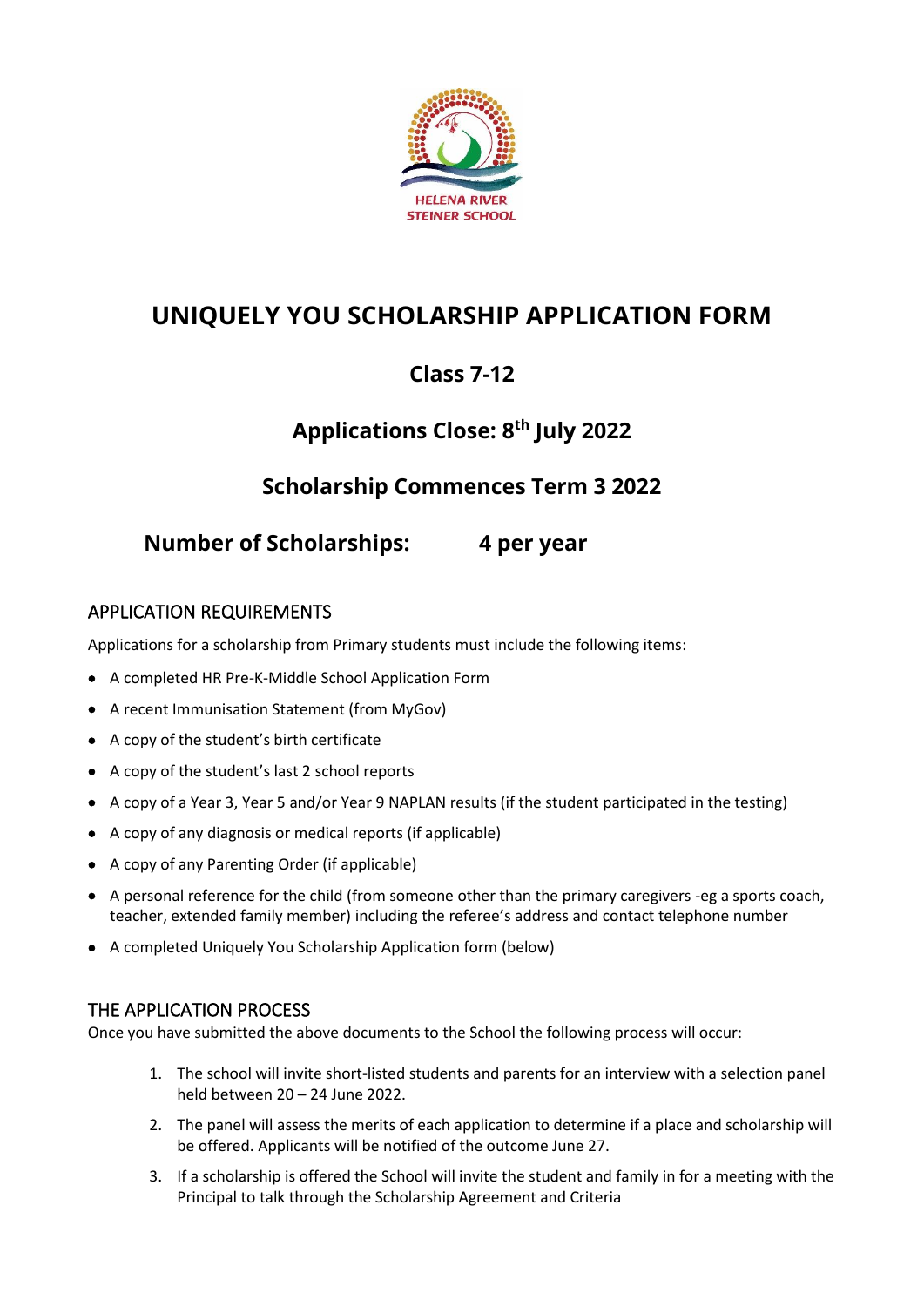### **FOR THE PARENT/GUARDIAN TO COMPLETE**

I wish to apply for the School's Uniquely You Scholarship for our High School child

|                | (name) to start Class | (year level)                                                    |
|----------------|-----------------------|-----------------------------------------------------------------|
| $\blacksquare$ |                       | $\mathbf{1}$ . The state of the state of the state $\mathbf{1}$ |

at Helena River Steiner School on **the state of the student** (date). By signing below, I and the student

named above confirm that:

- I am committed to supporting the provision of a Steiner education for my child, both pedagogically and financially (where applicable) as described in the School's policy and pedagogical framework.
- I understand that continued enrolment is dependent on this support for my child is being provided and continued.
- I understand that this scholarship entitles my child to 50% off tuition fees.
- I understand that if my child is granted a scholarship, all the School's usual fees and levies, policies, and expectations will be applicable.
- By enrolling my child at Helena River Steiner School I commit to the ongoing development of the school, which will include the School's expectation of all parents and carers contributing five (5) Parent Participation Hours per semester in the capacity I am able to. If I am not able to do my Parent Participation Hours in any given semester, I understand that I will be charged the Parent Participation Hours Cash in Lieu Fee as described in the Fee Schedule.
- I understand it is my responsibility to submit the Parents Participation form (emailed by Finance and also available from the Office) by the end of each semester, and if this form is not received, the Cash in Lieu fee will be charged to my Fee Statement.
- I understand that if the scholarship is granted, this scholarship will be ongoing for the remainder of the year and subsequent years of schooling, however, is subject to review. If I wish to withdraw our child, one full term's notice must be given in writing, or one term's fees will be charged to my Fee Statement.

**Primary Carer's Name** \_\_\_\_\_\_\_\_\_\_\_\_\_\_\_\_\_\_\_\_\_\_\_\_\_\_\_\_\_\_\_\_\_\_\_\_\_\_\_\_\_\_\_\_\_\_\_\_\_\_\_\_\_\_\_\_\_\_\_\_\_\_\_

**Relationship to the child** \_\_\_\_\_\_\_\_\_\_\_\_\_\_\_\_\_\_\_\_\_\_\_\_\_\_\_\_\_\_\_\_\_\_\_\_\_\_\_\_\_\_\_\_\_\_\_\_\_\_\_\_\_\_\_\_\_\_\_\_\_\_

**Signature** \_\_\_\_\_\_\_\_\_\_\_\_\_\_\_\_\_\_\_\_\_\_\_\_\_\_\_\_\_\_\_\_\_\_\_\_\_\_\_\_\_\_\_ **Date** \_\_\_\_\_\_\_\_\_\_\_\_\_\_\_\_\_\_\_\_\_\_\_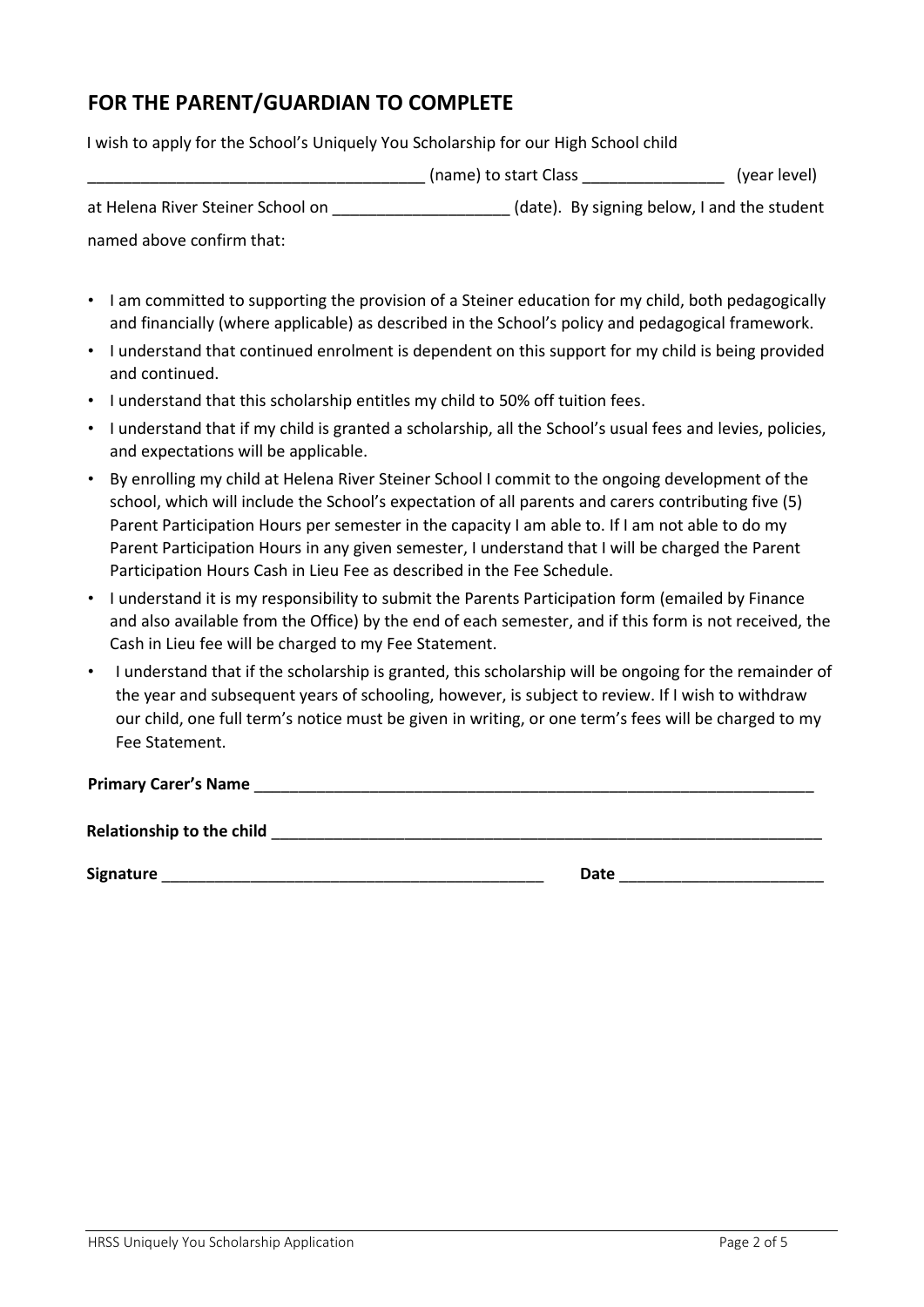#### **FOR THE STUDENT TO COMPLETE**

**Please hand-write your answers below. If you need more space, write on a separate piece of paper.**

What are you interests?

What qualities or interests would you like to develop further in yourself?